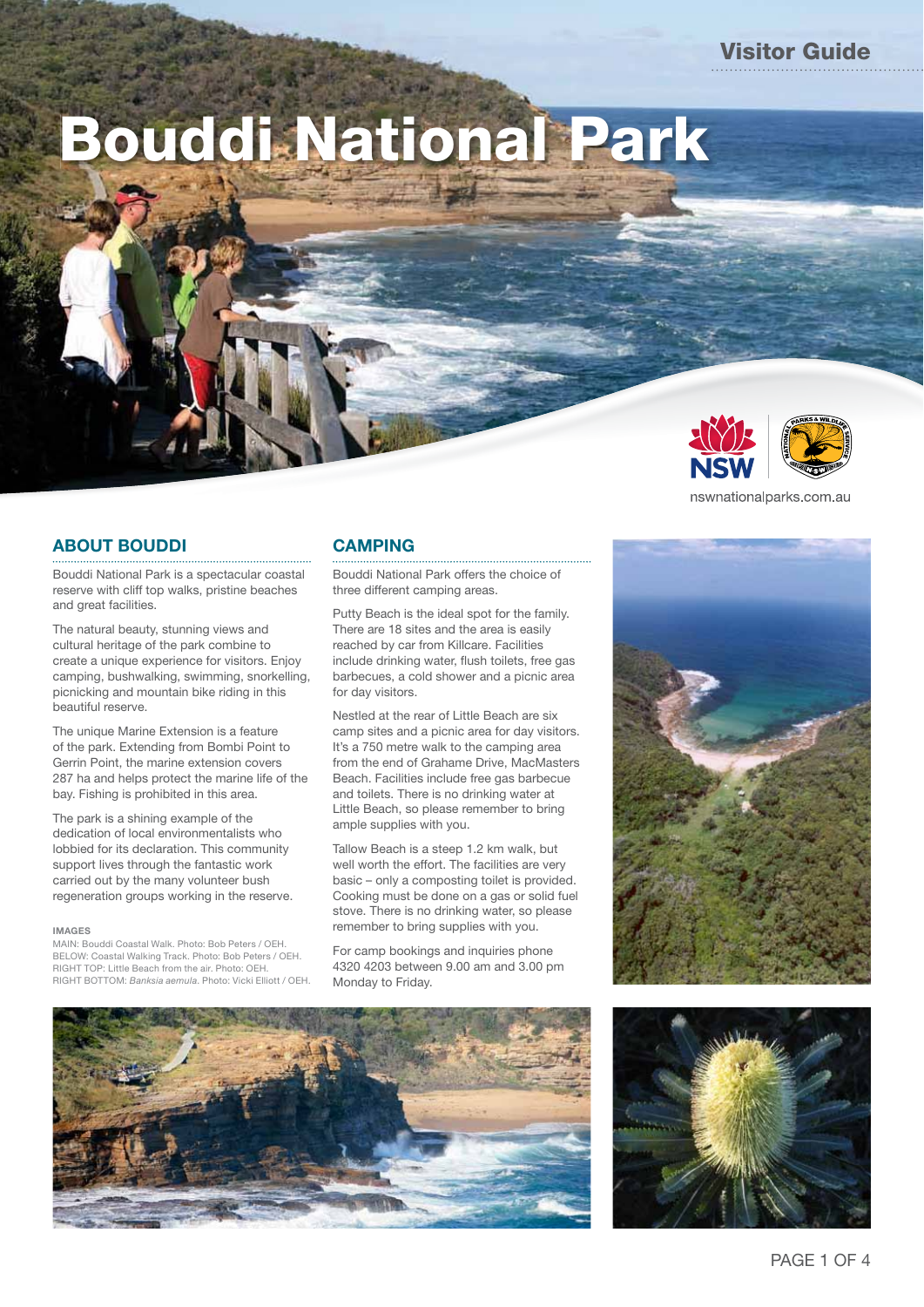# **Rileys Island Nature Reserve WOY WOY BOUDDI NATIONAL PARk**



# **BUsHWALkING**

#### **BOUDDI COAsTAL WALk (8 km one-way – medium)**

The Bouddi Coastal Walk is a relatively easy walk and is well worth a visit as it is one of the most picturesque walks on the Central Coast. Enjoy fantastic views along the coast, see amazing rock formations, enjoy the vast variety of plant communities and explore pristine beaches. The walk can be undertaken as a single walk or divided into three sections as described below:

#### **PUTTY BeACH TO MAITLAND BAY (3 km – medium)**

From the eastern end of Putty Beach climb the set of stairs up to a boardwalk leading to Bullimah Beach and Gerrin Point Lookout. The lookout provides outstanding views of Maitland Bay and the Marine Extension, where sea birds and whales can often be seen. Looking back to the south-west glimpse the hustle and bustle of the Sydney skyline. From here the coastal walk passes through woodland and heath communities before bringing you to the Maitland Bay Track and Maitland Bay Beach. Take time to look at the geological features of the area, including the tessellated pavement seen from the boardwalk.

#### **MAITLAND BAY TO LITTLe BeACH (3.5 km – medium)**

Walk along the beach, if it's low tide take a moment to look for the rusting remains of the *PS Maitland* on the rock platform at Bouddi Point. The coastal walk starts climbing again behind Bouddi Point, up onto the perched sand dunes of Bombi Moor. The Moor has a unique vegetation community forming a dense heathland dominated by *Banksia aemula*. The track continues across the Bombi Moors to Little Beach. Little Beach is the perfect spot for a rest and a picnic.

### **LITTLe BeACH TO MACMAsTeRs BeACH**

#### **(1.7 km – medium)**

From the northern side of the creekline at Little Beach the walking track scrambles up the spur to meet the Mourawaring Moors fire trail, exiting the park through the gate at Beachview Esplanade. About 300 m along the Esplanade, the trail continues through the park down to MacMasters Beach Surf Club.

#### **MAITLAND BAY TRACk (1.8 km return – medium – steps)**

The Maitland Bay Track is a short but steep walk that leaves the Maitland Bay Information Centre and winds its way down to Maitland Bay, a beautiful crescent-shaped beach backed by the pristine rainforest of the Bouddi Grand Deep. Allow 15–20 minutes to get down and 30 minutes to return up to the top.

At low tide you can still see some remains of the *PS Maitland* at the eastern end of Maitland Bay. Wrecked at Bouddi Point in the early hours of 6 May 1898, the *PS Maitland* was travelling from Sydney to Newcastle. Whilst 36 persons were rescued, it's thought that 15 passengers and 12 crew died.

### **BOX HeAD WALkING TRACk (3 km return – medium)**

From the end of Hawke Head Drive, follow the track along the ridge top over sandstone boulders and through stunted red gums to the end of the track. The track opens up into a windswept landscape with panoramic views of Tallow Beach, Little Tallow Beach, Broken Bay, Lion Island and Sydney's northern beaches.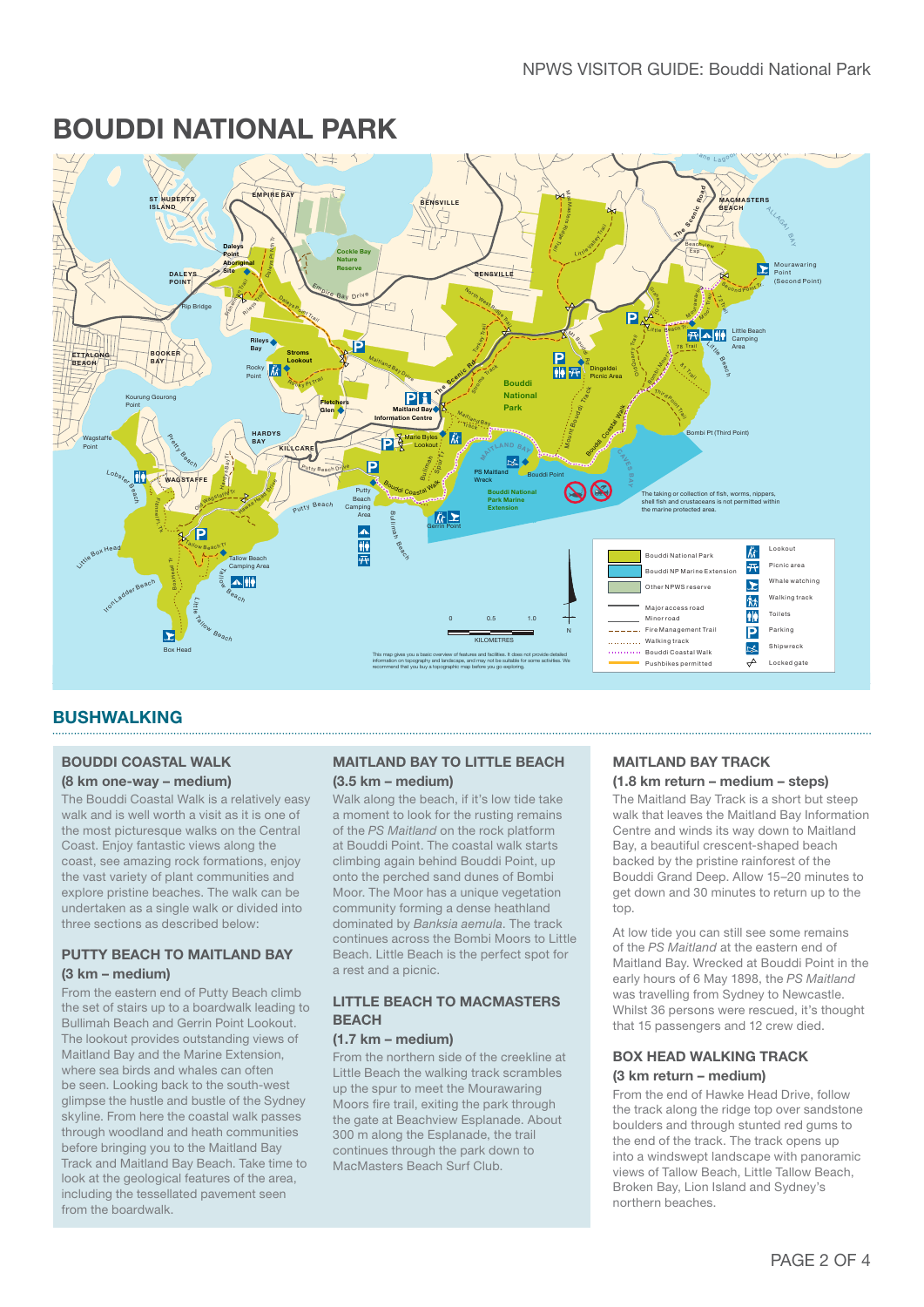# **BUSHWALKING**

#### **BULLIMAH SPUR TRACK**

#### **(2 km return – easy)**

Bullimah Spur Track can be accessed via the Maitland Bay Track. Walk through a beautiful angophora forest with an understorey of ancient ferns (cycads) to views overlooking Putty Beach, Tallow Beach and further south to Lion Island and Sydney.

#### **DALEYS POINT WALKING TRACK (3.4 km return – easy)**

Take this easy walk from Wards Hill Road along a fire trail through beautiful woodlands. The track traverses the ridge tip and provides views over Cockle Bay and Empire Bay to Daleys Point. A carpet of flannel flowers blankets this area in spring.

From the gravel car park off Wards Hill Road (opposite Maitland Bay Drive intersection), follow the fire trail to the north-west through the large gate. There are three options for your destination. At the 1.6 km point turn left and walk down via Fishermans Parade to Daleys Point. Otherwise walk past this point to the next intersection.

The track to the right offers good views over Cockle Bay and Rileys Island Nature Reserves and the track that leads to the left takes you to Daleys Point Aboriginal engraving site.

# **ALLEN STROM LOOKOUT**

#### **(2 km – easy)**

From the gravel car park off Wards Hill Road (opposite Maitland Bay Drive intersection), follow the fire trail marked Rocky Point Trail, about 50 m to the south through a smaller gate.

Follow the fire trail for approximately 1 km to reach Allen Strom Lookout on the ridge above Rocky Point. Take in stunning views of Brisbane Water, Hardys Bay and across to Brisbane Water National Park.





### **FLANNEL FLOWER WALKING TRACK (1.2 km – medium)**

A walk from Hawke Head Drive to Lobster Beach. At the end of the track take a detour to beautiful Lobster Beach, a popular site for boat owners to moor.

From the locked gate at the end of Hawke Head Drive, walk downhill and take the first track that leads to the right (north). Note that the wide trail to the left leads to Tallow Beach and Box Head.

The walk weaves its way under the angophora forest to a magnificent lookout, providing commanding views over Broken Bay, 'The Box', Umina and Pearl Beach.

The trail then continues downhill and traverses the 'Pretty Beach Right of Way'. This walking track provides public access across private property and has been granted by the owners in the interest of the community. Please respect the privacy of landowners by remaining on the track at all times.

At the end of the Right of Way (next to a timber fence), the track meets with the Lobster Beach Walking Track. From here you can turn left (uphill) past a series of timber stairs to Lobster Beach or right (downhill) to High View Road at Pretty Beach, and on to Wagstaffe. Lobster Beach is perfect for a swim or a picnic.

#### **Imag es**

TOP RIGHT: Maitland Bay Information Centre. Photo: Susan Davis / OEH. MIDDLE RIGHT: Putty Beach Camping Area. Photo: David

Kelly / OEH. BOTTOM RIGHT: Tawny frogmouth. Vicki Elliott / OEH. LEFT: Tessellated pavement, Coastal Walking Track. Photo: David Kelly / OEH.





## **MOUNT BOUDDI WALKING TRACK (1.2 km – medium)**

The Mount Bouddi Walking Track starts at the southern end of Mount Bouddi Road from Dingeldei Picnic Area and winds its way through eucalypt woodlands before opening to panoramic views of Bouddi Point and Maitland Bay bombora.

The track continues for about 300 m before meeting up with the Bouddi Coastal Walk. From the intersection you can either go west to Maitland Bay behind Bouddi Point or head east to Little Beach via Bombi Moor.